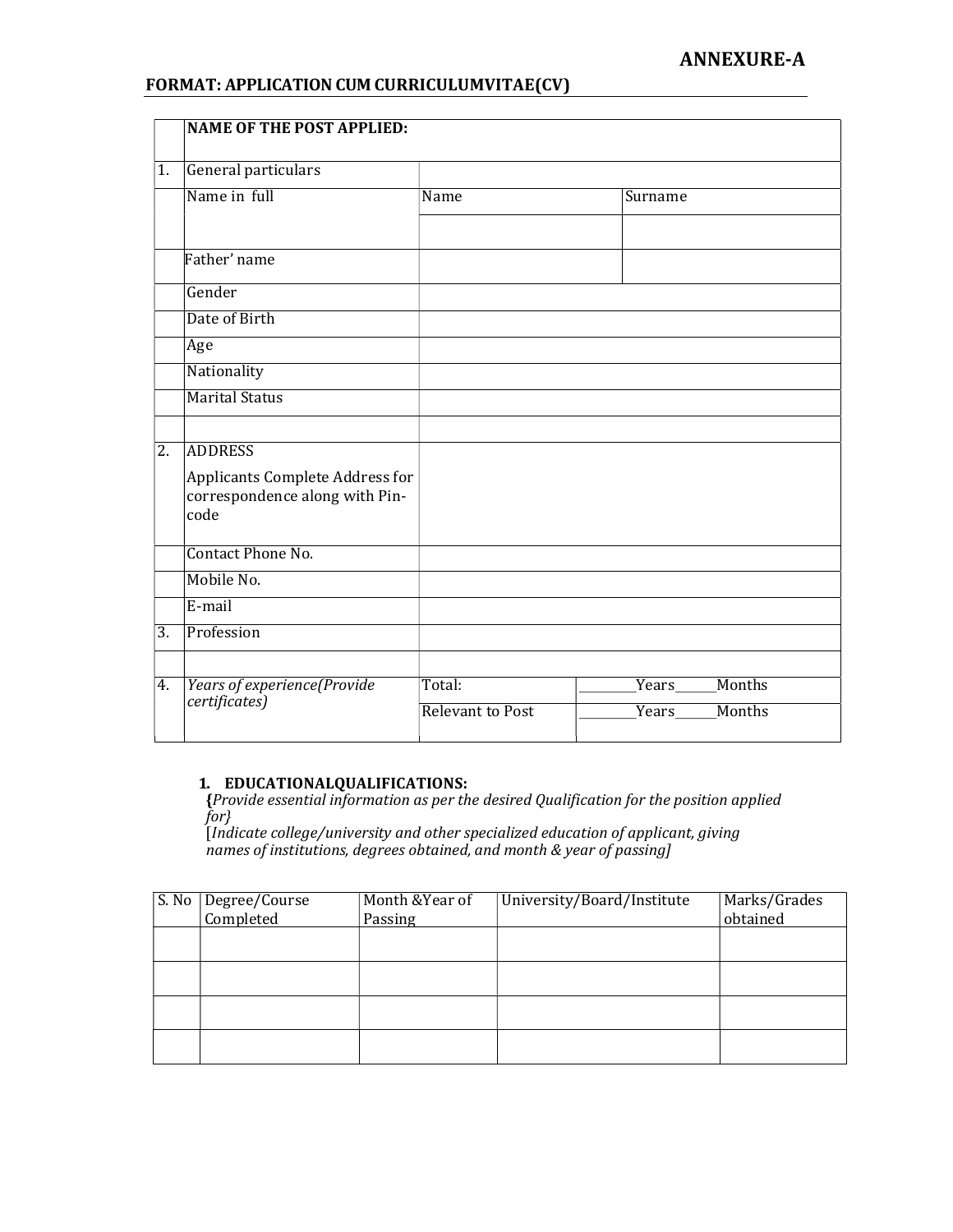- 5. Trainings: {Indicate significant trainings relevant to the post applied or}
	- (i)
	- (ii)
- 6. Membership of Professional Associations (If any):
	- (i)
	- (ii)
- 7. Languages [For each language indicate proficiency: good, fair, or poor in speaking, reading, and writing]:

| Language | Read | Write | <b>Speak</b> |
|----------|------|-------|--------------|
|          |      |       |              |
|          |      |       |              |
|          |      |       |              |

8 Employment Record [Starting with present position, listing reverse order every employment held by applicant since first job, giving for each employment (see format here below): dates of employment, name of employing organization, positions held.]:

|                            |   | _To[Month/Year]:______________                                                                                                                                         |
|----------------------------|---|------------------------------------------------------------------------------------------------------------------------------------------------------------------------|
| Employer                   | ÷ |                                                                                                                                                                        |
| <b>Position held</b>       | ÷ |                                                                                                                                                                        |
| <b>Duties</b><br>performed |   | {Describe in brief the works handled/duties performed that Best Illustrate<br>the Capability to handle the proposed tasks as per Job Description for the<br>said post} |
|                            |   |                                                                                                                                                                        |
|                            |   |                                                                                                                                                                        |

## Repeat the description in the format below for each job.